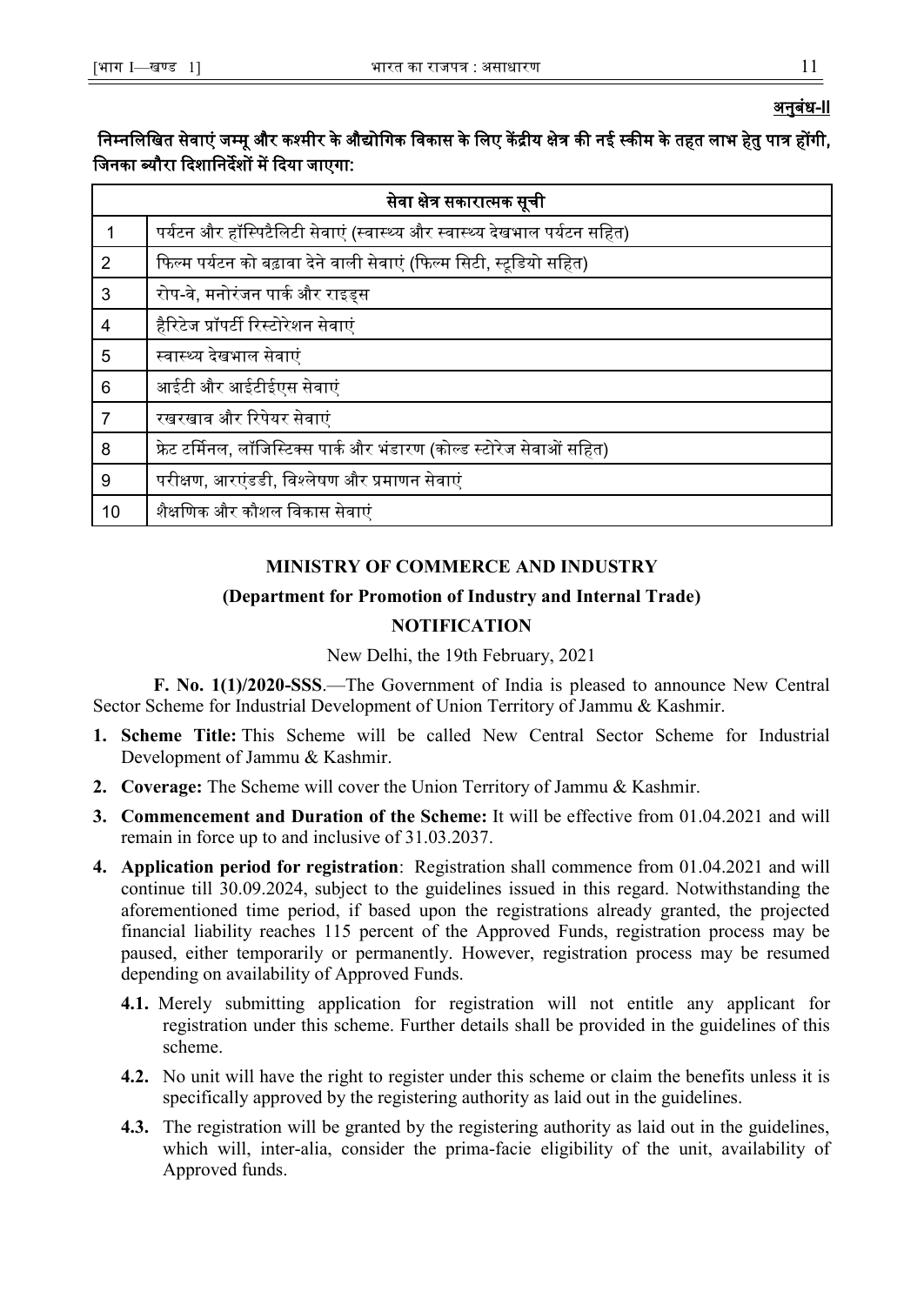- **4.4.** All units willing to avail incentive(s) under this scheme have to apply for registration through the online portal.
- **5. Grant of registration:** All applications for registration shall be disposed of by 31.03.2025 unless otherwise extended.

#### **6. Definitions:**

- **6.1. "Approved Funds"** mean financial outlay allocated under each component of this scheme.
- **6.2. "Arm"s length price"** as defined under the provisions of Income Tax Act, 1961.
- **6.3. "Commencement of Commercial Production:** means starting of manufacturing of finished goods on commercial basis which is preceded by trial production and installation of complete plant and machinery for manufacturing of finished products in commercial quantity and all raw materials, consumables, etc. required for manufacture are available.
- **6.4. "Commencement of Commercial Operation:** means starting of operation/delivering of services on commercial basis.
- **6.5. "Existing Unit"** means a unit which has commenced commercial production/operation prior to1.4.2021 and is registered under GST in the UT of Jammu & Kashmir.
- **6.6. "Finished Goods"** means the goods actually produced and supplied by an industrial unit and for which it is registered under the Scheme.
- **6.7. "Manufacturing unit"** means a unit which carries out processing of raw material or inputs in any manner that results in emergence of a new product having a distinct name, character and use and the term "manufacturing unit" shall be construed accordingly."
- **6.8. "New Unit"**
	- **(a)** For manufacturing sector means a unit registered under this scheme on or after 1.4.2021 but not later than 31.03.2025. Such unit has to commence commercial production within 3 years from the date of grant of registration.
	- **(b)** For Service sector means a unit registered under this scheme on or after 1.4.2021 but not later than 31.03.2025. Such unit has to commence commercial operation within 3 years from the date of grant of registration.
	- **(c)** A new unit will be required to fulfill the following conditions:
		- (i) It is not formed by splitting up, or reconstruction of a business already in existence.
		- (ii) It is not formed by transfer to the new unit of plant or machinery previously used for any other purpose.
		- (iii) It has not relocated from elsewhere and/or is not an existing unit reopened under a new name and style.

*Provided that heritage property not in use before 1.4.2021 is restored thereafter for commercial or hospitality or tourism services on commercial basis will also be considered as new unit as per eligibility conditions to be further elaborated in detailed guidelines.*

- **6.9. "Plant and Machinery"** in case of Manufacturing units shall cover industrial plant and machinery as erected at site which are newly purchased from open market at an arm's length price. It excludes relocated/recycled/refurbished plant and machinery.
- **6.10. "Building and other durable physical assets"** in case of Service sector units shall cover new building and other durable physical assets for a service sector unit where purchases have been made following an Arm's length pricing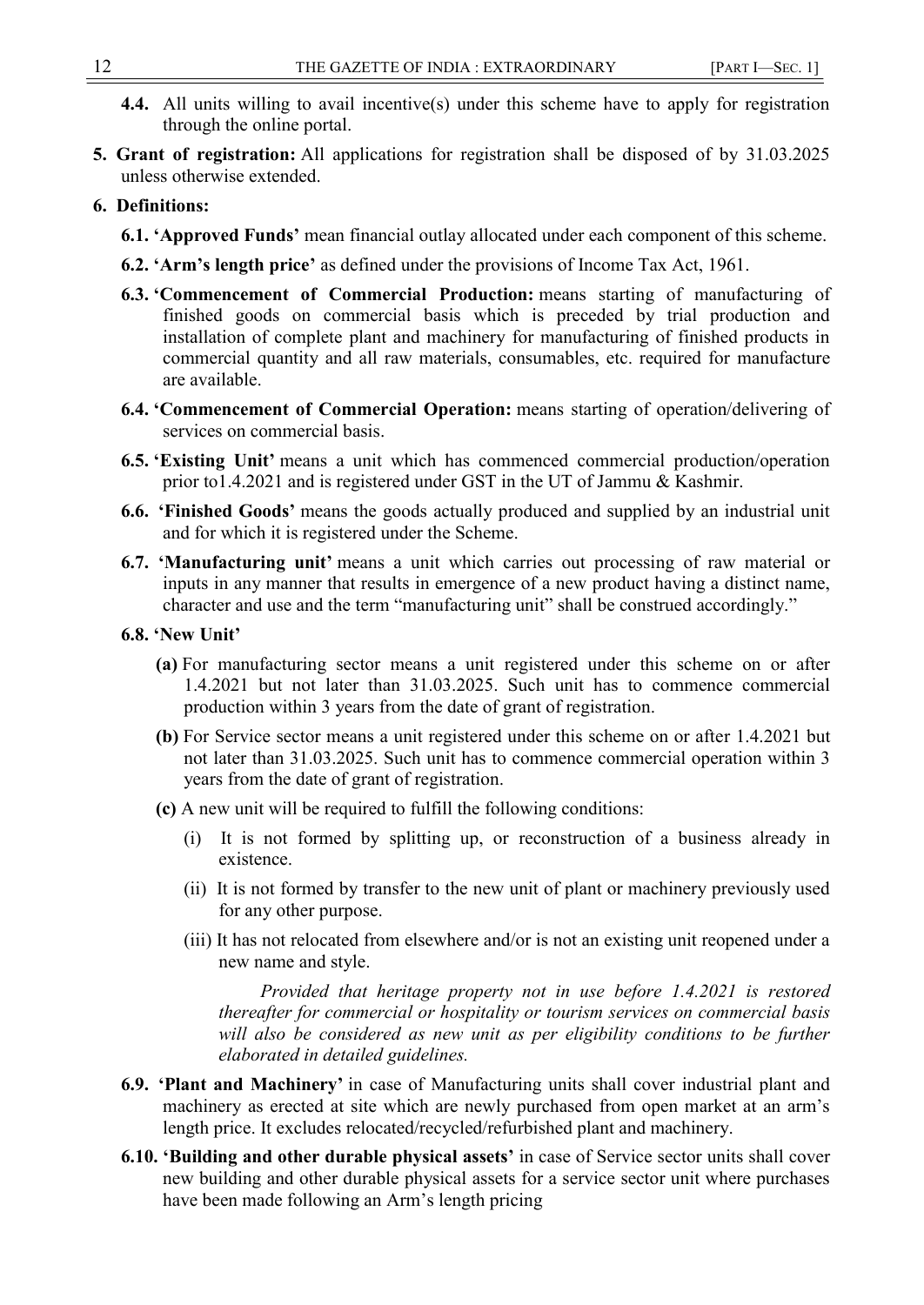- **6.11. "Raw material"** means materials or substances used by any unit, in the production or manufacturing of the finished goods.
- **6.12. "Services"** means anything other than goods, money and securities but includes activities relating to the use of money or its conversion by cash or by any other mode, from one form, currency or denomination, to another form, currency or denomination for which a separate consideration is charged.

## **6.13. "Service unit" means a unit providing "services".**

**6.14. "Substantial expansion"** means an additional investment of minimum twenty-five percent of the total amount of investment already made in an existing unit in plant and machinery (for manufacturing sector), or construction of building and other durable physical assets (for service sector).

The additional investment should result in increase of production capacity/enhancement of Services or diversification and should not be a mere replacement of existing plant and machinery.

- **6.15. "Unit"** means any industrial (manufacturing) entity or eligible service sector enterprise other than those run departmentally by Government, which is a registered business enterprise under Goods & Service Tax.
- **6.16. "Working Capital"** is difference between Current Assets and Current Liabilities. It is the capital required for the smooth and uninterrupted functioning of the unit and is used to finance its day to day needs, such as buying raw materials.
- **6.17. Zone A and Zone B** for the purposes of this scheme shall mean areas as defined by Government of Jammu & Kashmir and as specified in the guidelines.

## **7. Eligibility for availing incentives:**

- **7.1.** All units eligible under Manufacturing and eligible Service sector will be granted incentive(s) under this scheme as defined under respective incentives.
- **7.2.** The scheme shall not be applicable to the units which manufacture the products listed in the *negative list* at Annexure –I.
- **7.3.** Service sector units with a minimum investment of Rs.1 crore in building and other durable physical assets will be eligible for incentives under this scheme. The scheme shall be applicable only for services listed in *positive list* in Annexure-II which may be modified further by the Steering Committee.
- **7.4.** All eligible units have to commence commercial production/operation within 3 years from the date of grant of registration.
- **7.5.** Any investment made on or after 1.4.2019 by a unit in plant and machinery (for manufacturing sector) or construction of building and other durable physical assets (for service sector) will be taken into consideration to decide the eligible value of investment as per the entitlement under Capital Investment Incentive, Capital Interest subvention and GST Linked Incentive of this scheme. However, the date of commencement of commercial production/ operation has to be on or after 1.4.2021. The eligibility for availing any incentive is subject to grant of registration under the scheme.
- **7.6.** (a) Cost of Plant and Machinery (in manufacturing sector) that is essential for manufacturing of finished goods but excludes cost of land, consumables, disposables or any other item charged to revenue.

(b) Cost of construction of Building and procurement of other durable physical assets for the service sector unit that are basic to the running of that particular unit in service sector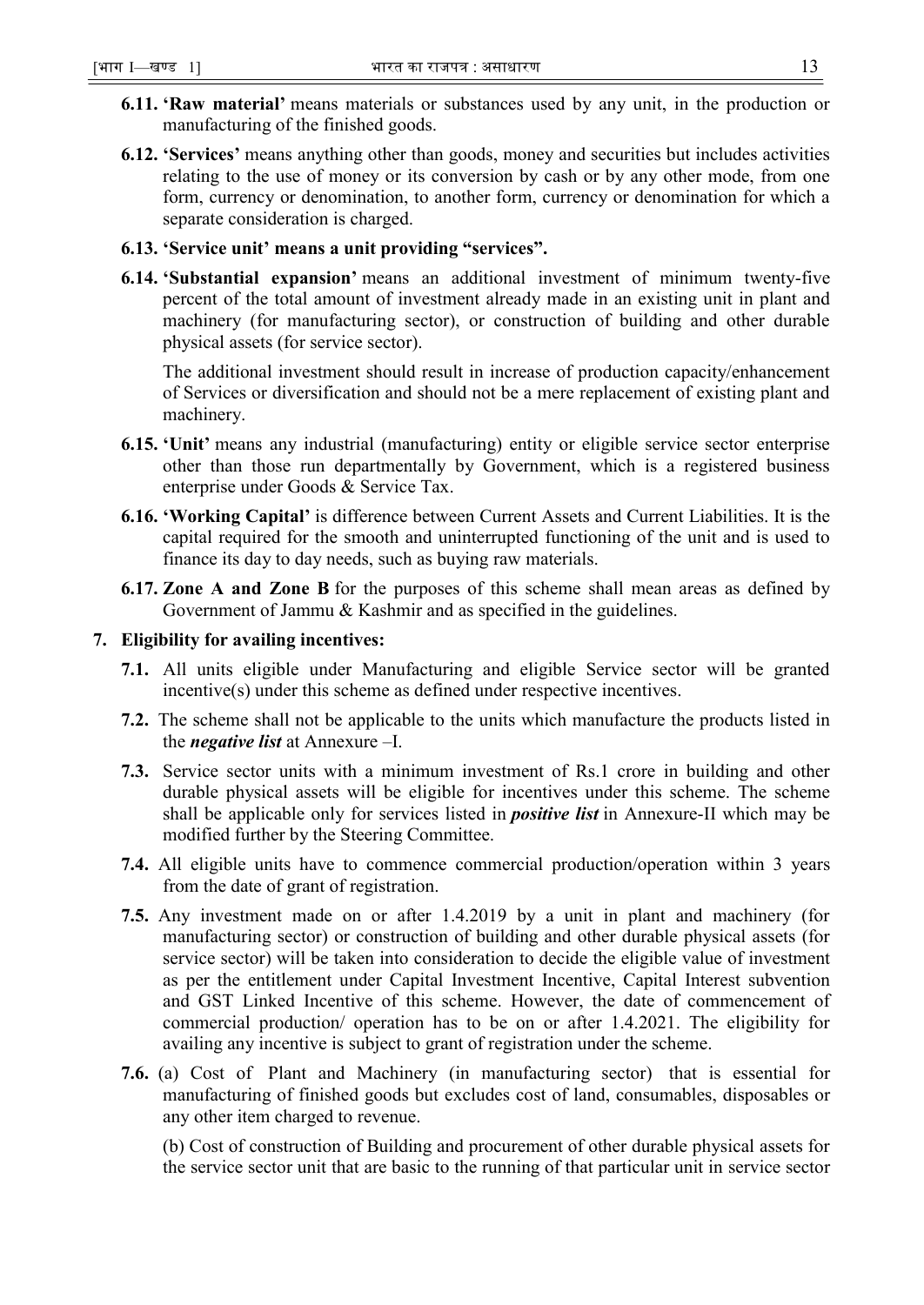but excludes cost of land, consumables, disposables or any other item charged to revenue.

- **7.7.** Units availing benefits under other schemes of the Government of India will not be eligible for similar incentives under this Scheme.
- **7.8.** Subject to provisions of Clause 7.7, such units can avail other incentive(s) under the Scheme as per eligibility. Details regarding this shall be specified in the guidelines.
- **7.9.** The beneficiary of this scheme has to furnish an undertaking to abide by the terms and conditions of the scheme.
- **7.10.** Eligibility under this scheme will be subject to verification on investment (Core and Non-Core) in Plant and Machinery (in manufacturing sector)and cost of construction of building and other durable physical assets (in service sector). However, the incentive will be eligible only for core segment in both manufacturing and service sector. Details will be laid down in the guidelines.

## **7.11. Period for availing incentive(s):**

All eligible units can avail specified incentive under this scheme up to a period as specified in the respective incentives.

#### **8. Nodal agency**

The Jammu &Kashmir Development Finance Corporation Ltd. (JKDFC) or any other agency authorized in this regard by Government of India will be the nodal agency for disbursal of incentives under various components of the scheme. Nodal agency will release incentive only through e-transfer to the designated bank accounts of eligible units.

#### **9. Governance and Implementation Mechanism**

- **9.1** The scheme will be implemented under the supervision of Government of India i.e. the Department for Promotion of Industry & Internal Trade (DPIIT). However, the registration process as well as processing of claims under different incentive components is delegated to the UT of Jammu &Kashmir. Details will be given in the guidelines for implementation of the scheme.
- **9.2** Committees constituted for governance and implementation of this scheme along with their Power and function are as under:

## **9.2.1 The Apex Committee**

## **(a) Constitution**

- (i) Union Home Minister as Chairperson
- (ii) Union Commerce and Industry Minister
- (iii) Lt. Governor of UT of J&K

#### **(b) Powers and functions**

- (i) Decide upon any modification in the scheme within its overall financial outlay which have not been specifically delegated under the power and function of other Committees.
- (ii) Approve any deletion in the negative list

## **9.2.2 The Steering Committee**

## **(a) Constitution**

- (i) Secretary, DPIIT as Chairperson
- (ii) Secretary/ Additional Secretary, Ministry of Home Affairs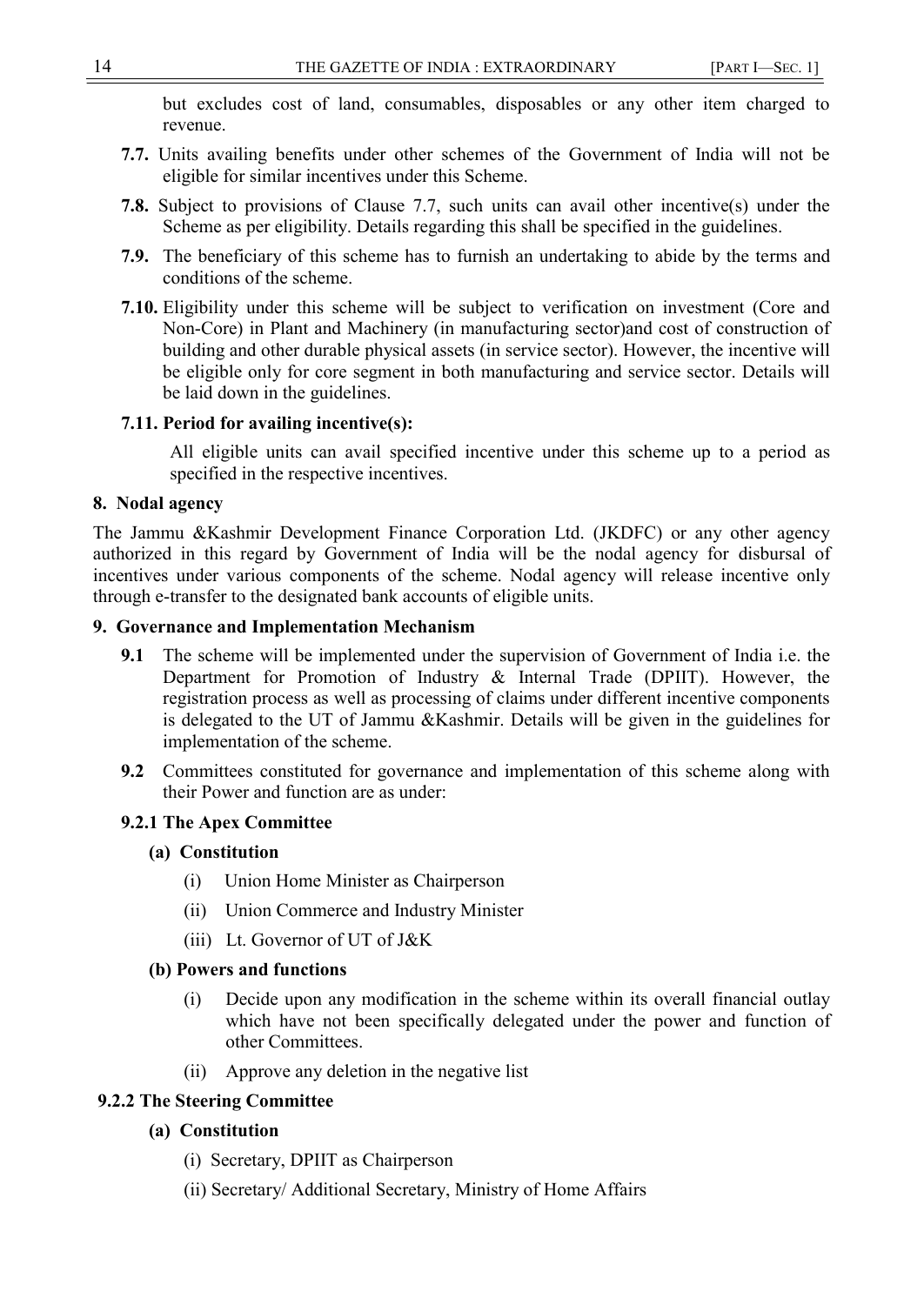- (iii) Secretary, Ministry of Environment, Forest and Climate Change
- (iv) Secretary, Ministry of MSME
- (v) Representative, NITI Aayog
- (vi) Additional Secretary and Financial Advisor (AS&FA), DPIIT
- (vii) Chief Secretary, Government of Jammu & Kashmir
- (viii) Joint Secretary, DPIIT in charge of J&K Schemes (Member Secretary)

#### **(b) Powers and functions**

- (i) Monitor the smooth implementation and issue detailed guidelines for execution including the different levels of delegation for registration and sanction of claims under the overall supervision of UT level committee.
- (ii) Decide on matters relating to registration, commencement of production/operation, including extension of the dates.
- (iii) Decide on the proposals for implementation, monitoring and IT support as per needs and contingencies under the administrative cost component including establishing of Project Management Unit at the level of DPIIT and Project Implementation Unit at the UT level.
- (iv) Utilize the services of Central Board of Indirect Tax and Customs (CBIC) and Central Board of Direct Taxes (CBDT) and to periodically invite appropriate officers like jurisdictional Chief Commissioners of GST, Income Tax and Commissioner of UT GST as Special Invitees, for seeking their inputs with particular emphasis on preventing fraudulent or non-genuine claims.
- (v) Get random/surprise inspections done to prevent misuse of the scheme through engagement of an independent third party or empanelment of qualified personnel for verification.
- (vi) Issue detailed guidelines on eligibility under service sector in consultation with the UT administration.
- (vii) Amend the categorization of blocks into Zone A and Zone B. However, this amendment in categorization shall be in alignment with the categorization of Blocks by the UT of Jammu & Kashmir
- (viii) Review and make additions to the negative list for goods and any changes to the positive list for services.

#### **9.2.3 The Union Territory Level Committee**

#### **(a) Constitution**

- (i) Chief Secretary, UT of Jammu & Kashmir as Chairperson
- (ii) Secretary of Finance, UT of Jammu & Kashmir
- (iii) Secretary of Industry& Commerce, UT of Jammu & Kashmir (Member Secretary)
- (iv) Joint Secretary (JS) DPIIT (or his representative)
- (v) Representative of Internal Finance Wing of DPIIT as member
- (vi) Any other member(s) representing the relevant sectors related to the projects under consideration may be nominated by the Chief Secretary or Secretary (Industry & Commerce) to the administration in UT of J&K as Special Invitees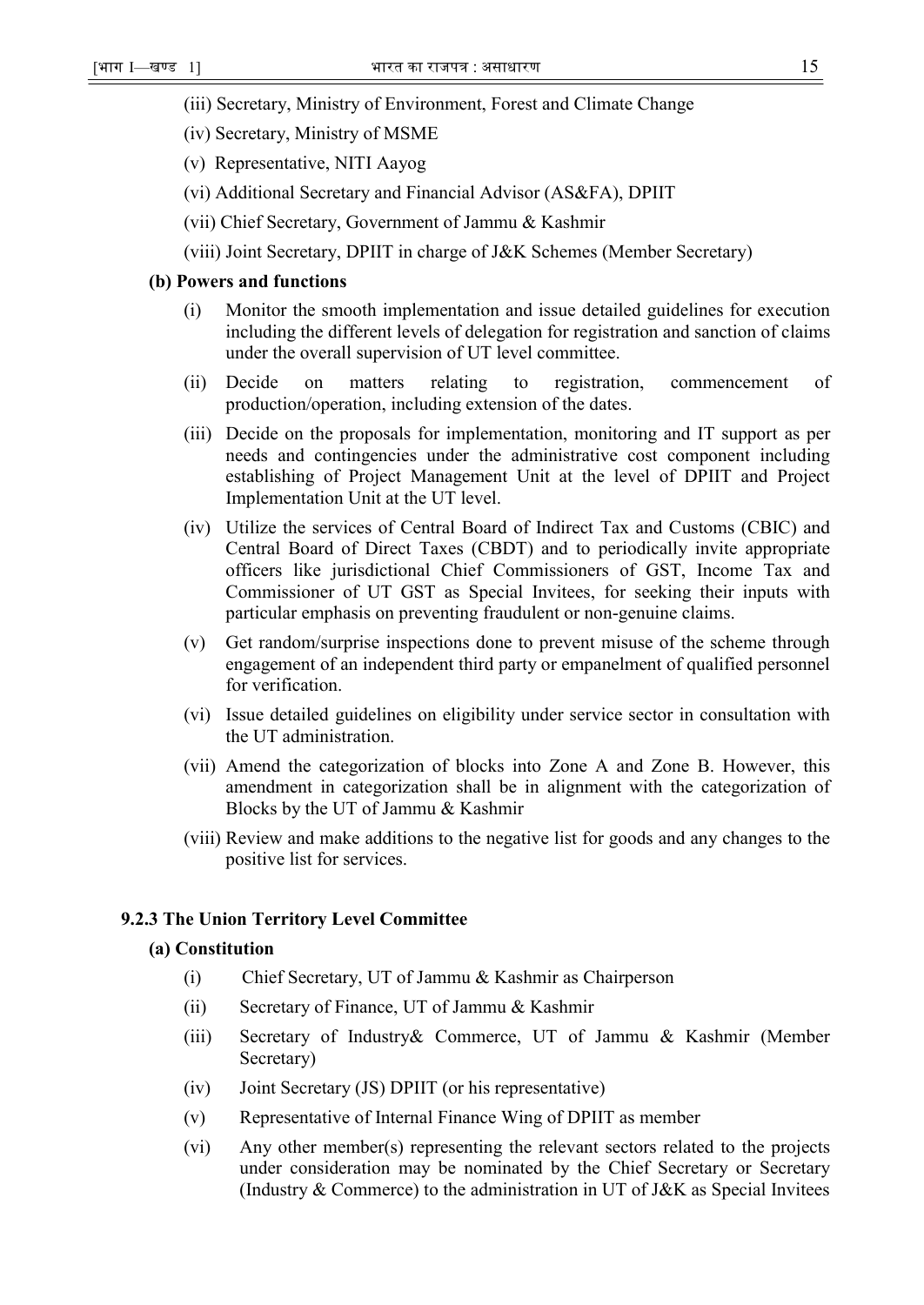## **(b) Powers and functions**

- (iii) Monitor the overall implementation of the Scheme and put in place proper checks and balances for ensuring transparency and efficiency in grant of registration, processing and approval of claims under the Scheme.
- (iv) The Committee in coordination with the Department of Industries and Commerce, UT of Jammu and Kashmir shall ensure that proper checks and balances are in place to avoid misuse of the Scheme.
- **9.3** Details of further delegation of powers for granting registration of units, processing and sanction of claims will be prescribed in the detailed guidelines of the scheme.

# **10. Incentives under the Scheme**

Subject to eligibility, the following incentives are provided under this scheme.

- **(i)** Capital Investment Incentive (CII).
- **(ii)** Capital Interest Subvention (CIS).
- **(iii)** Goods & Services Tax Linked Incentive (GSTLI).
- **(iv)** Working Capital Interest Subvention (WCIS).

# **10.1. Capital Investment Incentive(CII):**

- **(a) Eligibility:**
	- (i) The following units will be eligible to avail this incentive
		- a. New units with investment of not more than Rs.50.00 (*Fifty*) crore in Plant & Machinery (for manufacturing sector) or Building and all other durable physical assets (for service sector) will be eligible to avail this incentive in both Zone A and Zone B.
		- b. Existing units undertaking substantial expansion with investment of not more than Rs.50.00 (*Fifty*) crore in Plant & Machinery (for manufacturing sector) or Building and all other durable physical assets (for service sector) will be eligible to avail benefit under this incentive in both Zone A and Zone B.
	- (ii) Subject to proviso in Clause 6.8(c), a unit will be eligible for this incentive only if it installs new plant and machinery (for manufacturing sector) or constructs new building and other durable physical assets (for service sector), where purchases have been made based on Arm's Length Pricing,.
	- (iii) A service sector unit will be eligible for this incentive only if it makes investment of not less than Rs. 1.00 crore in new building and other durable physical assets
- **(b)** All eligible units located in Zone A category blocks in the UT of Jammu & Kashmir will be provided Capital Investment Incentive @30% of the investment made in plant and machinery (for manufacturing sector), or for construction of building and installation of other durable physical assets (for services sector) with maximum limit of Rs. 5.00 crore.
- **(c)** All eligible units located in Zone B category blocks in the UT of Jammu & Kashmir will be provided Capital Investment Incentive  $@50\%$  of the investment made in plant and machinery(for manufacturing), or for construction of building and installation of other durable physical assets (for services sector) with maximum limit of Rs.7.50 crore.
- **(d)** An existing unit can avail this benefit for substantial expansion only once during the validity period of the scheme.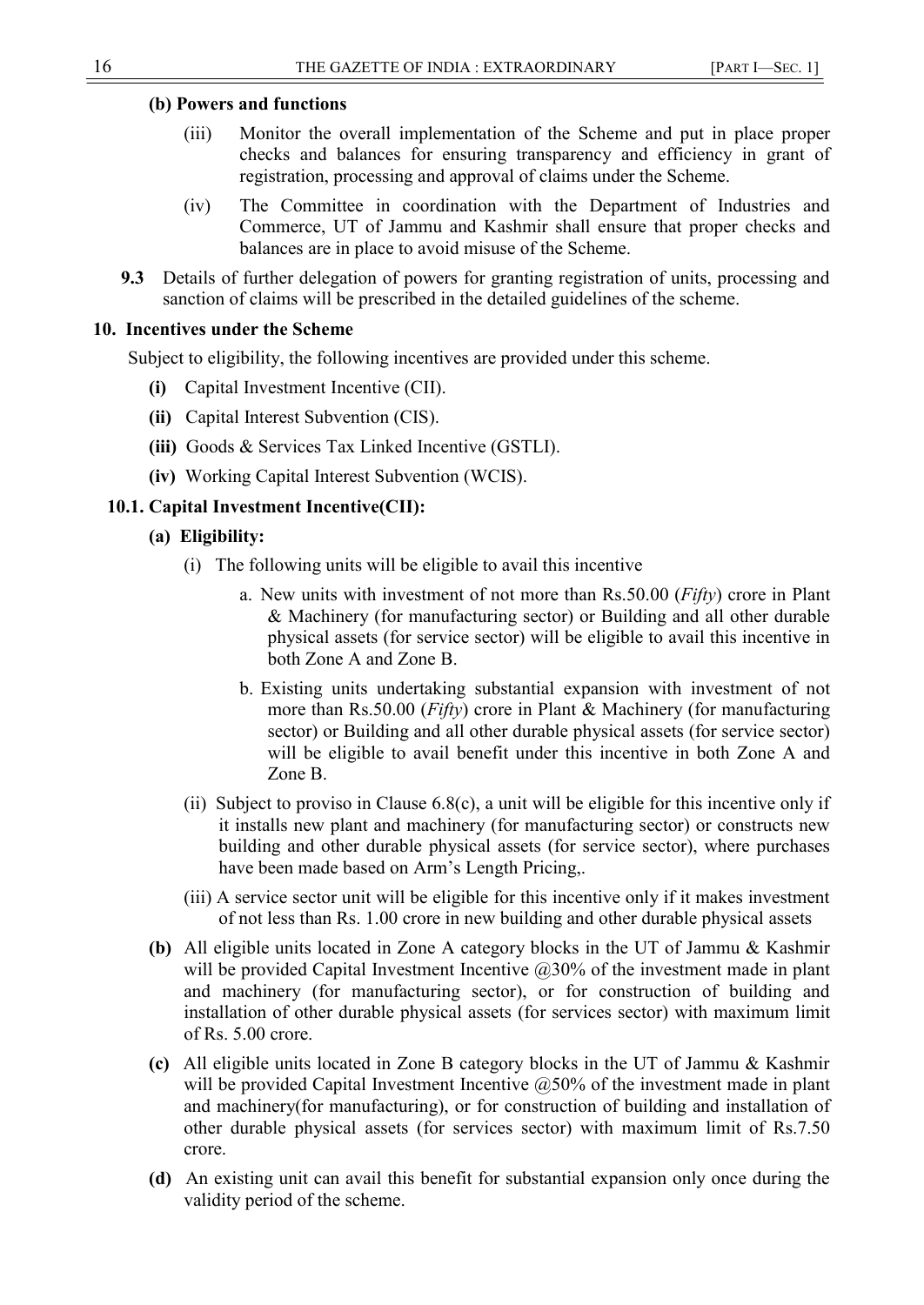- **(e)** A new unit registered under the scheme will not be eligible to avail the benefit under substantial expansion.
- **(f)** Physical verification of the units is mandatory before availing this incentive. However under special circumstances, on recommendations by UT, with due justification, Steering Committee may consider electronic modes, or any other method as deemed appropriate in lieu of physical verification.
- **(g)** Detailed procedure for registration and availing this incentive shall be laid down in the guidelines.

## **10.2. Capital Interest Subvention (CIS)**

#### **(a) Eligibility:**

- (i) New units will be eligible for this incentive on the loan availed on investment made in eligible plant and machinery (for manufacturing sector), or construction of building and other durable physical assets (for service sector).
- (ii) Existing units undertaking substantial expansion will also be eligible for the incentive as per clause  $10.2(a)(i)$ .
- (iii) Interest on loan up to the principal amount of Rs. 500 crore for investment in eligible plant and machinery shall be eligible for Capital Interest subvention. If the total principal amount of loan (loan being defined as a whole and not as per draw-down amount in each tranche) is more than Rupees 500 crore, then interest on the loan amount exceeding Rs. 500 crore would **not be** eligible for Capital Interest Subvention.
- (iv) The Capital Interest Subvention would be eligible on amount disbursed and not on the principal amount sanctioned for the term loan.
- (v) A unit will be eligible for this incentive only if it installs new plant and machinery (for manufacturing sector) or constructs new building and installs other new durable physical assets (for service sector) where purchases have been made based on Arm's Length Pricing.
- (vi) A service sector unit with an investment of not less than Rs. 1 crore in new building and other new durable physical assets will be eligible for this incentive.
- **(b)** All eligible units can avail Capital Interest Subvention at the annual rate of interest of 6% for a maximum of 7 consecutive years from any date after the date of application for registration under this scheme. However, disbursement of eligible amount under this incentive shall begin only after commencement of commercial production.
- **(c)** In future, if the annual rate of interest falls below 8%, an eligible unit will still be liable to pay a minimum amount of interest at the annual rate of interest of 2%. (Illustration: In future, in case the annual lending rate by a bank for an eligible unit falls to 7%, the amount of interest subvention will be limited to 5%, and the unit will bear 2% interest burden).
- **(d)** This incentive is applicable on the loans availed from a Scheduled Commercial Banks or Financial Institutions registered by Reserve Bank of India.
- **(e)** Detailed procedure for availing this incentive shall be laid down in the guidelines.

## **10.3. Goods& Services Tax Linked Incentive(GSTLI)**

**(a) Eligibility:** New units registered under the scheme irrespective of the value of investment in plant and machinery (for manufacturing sector) and construction of building and other durable physical assets (for service sector) and having a GST registration will be eligible for benefit under this incentive.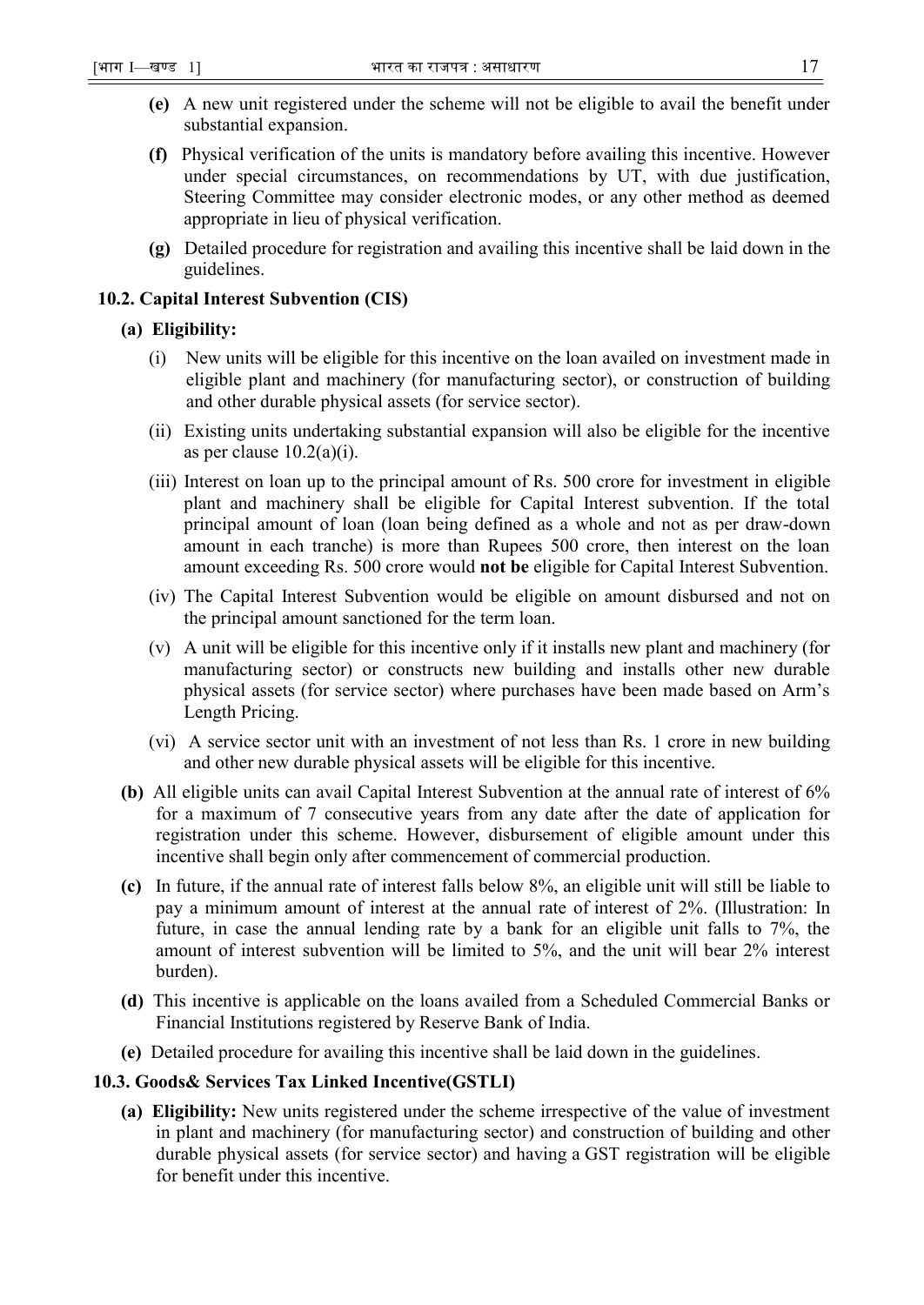- **(b)** Upper limit of incentive under this component shall be 300% of the eligible value of investment made in plant and machinery (for manufacturing sector) or construction of building and other durable physical assets (for services sector). The value of Plant and Machinery for manufacturing or building and durable physical assets in Services sector units will be as per the eligible value determined under Capital Investment Incentive or Capital Interest Subvention, whichever is applicable.
- **(c**)All eligible units will be granted Goods & Services Tax Linked Incentive (GSTLI) equal to 100% of Gross payment of GST, i.e. GST paid through cash and input tax credit for a maximum period of 10 years from the date of commencement of commercial production/operation or till the validity of the scheme whichever is earlier. However GST paid on exported goods or services will not be counted towards eligible incentive amount under this component.
- **(d)** The amount of incentive paid in a financial year will not exceed one-tenth of the total amount of eligible incentive under this component subject to full payment of GST as per GST return filed for the claim period.
- **(e)** The quantum of incentive will be the same irrespective of the fact whether the unit is located in Zone A or Zone B in the UT of Jammu & Kashmir.
- **(f)** In case gross GST paid by any unit in a financial year is more than one-tenth of the total amount of eligible incentive, the balance can be carried forward to the subsequent financial year(s). Further, in case the unit is not able to claim full eligible amount of incentives in the first 3 year, the same can be carried forward to subsequent years. However, this will not be carried forward beyond the eligible period of 10 years or beyond the validity of scheme, whichever is earlier.
- **(g)** In order to avail benefit under this incentive, a unit will be required to have a new registration number for GST. If an applicant has another unit registered within the UT of Jammu & Kashmir, existing GST number shall not be used for the new unit which has been registered under this scheme. (Illustration: If an existing unit 'A' starts another unit with name 'B' then GST number of unit 'A' will not be applicable for availing GSTLI for unit 'B'. A new GST number will be required by unit 'B' to avail GSTLI.)
- **(h)** Detailed procedure for availing this incentive shall be laid down in the guidelines.

## **10.4. Working Capital Interest Subvention(WCIS)**

- **(a) Eligibility:** All existing units in the UT of Jammu & Kashmir registered under GST prior to the date of notification of this scheme will be eligible for this incentive, subject to the registration and other conditions as detailed in the guidelines.
- **(b)** Units located both in Zone A and Zone B in the UT of Jammu & Kashmir are eligible for this incentive
- **(c)** All existing eligible units can avail interest subvention @ 5% on working capital loan for a maximum of 5 consecutive years from the date of grant of registration under this scheme. Existing eligible units availing benefits under this component will be eligible for five years period, even when they are undertaking substantial expansion.
- **(d)** In case, if the annual rate of interest charged by a bank falls below 6%, a minimum amount  $@1\%$  per annum of interest will still have to be paid by the eligible units (Illustration: If in future, bank rate of interest for a unit becomes 5%, the interest subvention will be limited to 4% and the unit will bear the burden of 1% interest).
- **(e)** The maximum benefit under this component for manufacturing as well as service sector units is Rs. 1 crore in 5 years. The methodology for calculation of the eligible amount of working capital interest subvention will be prescribed in the detailed guidelines issued there under.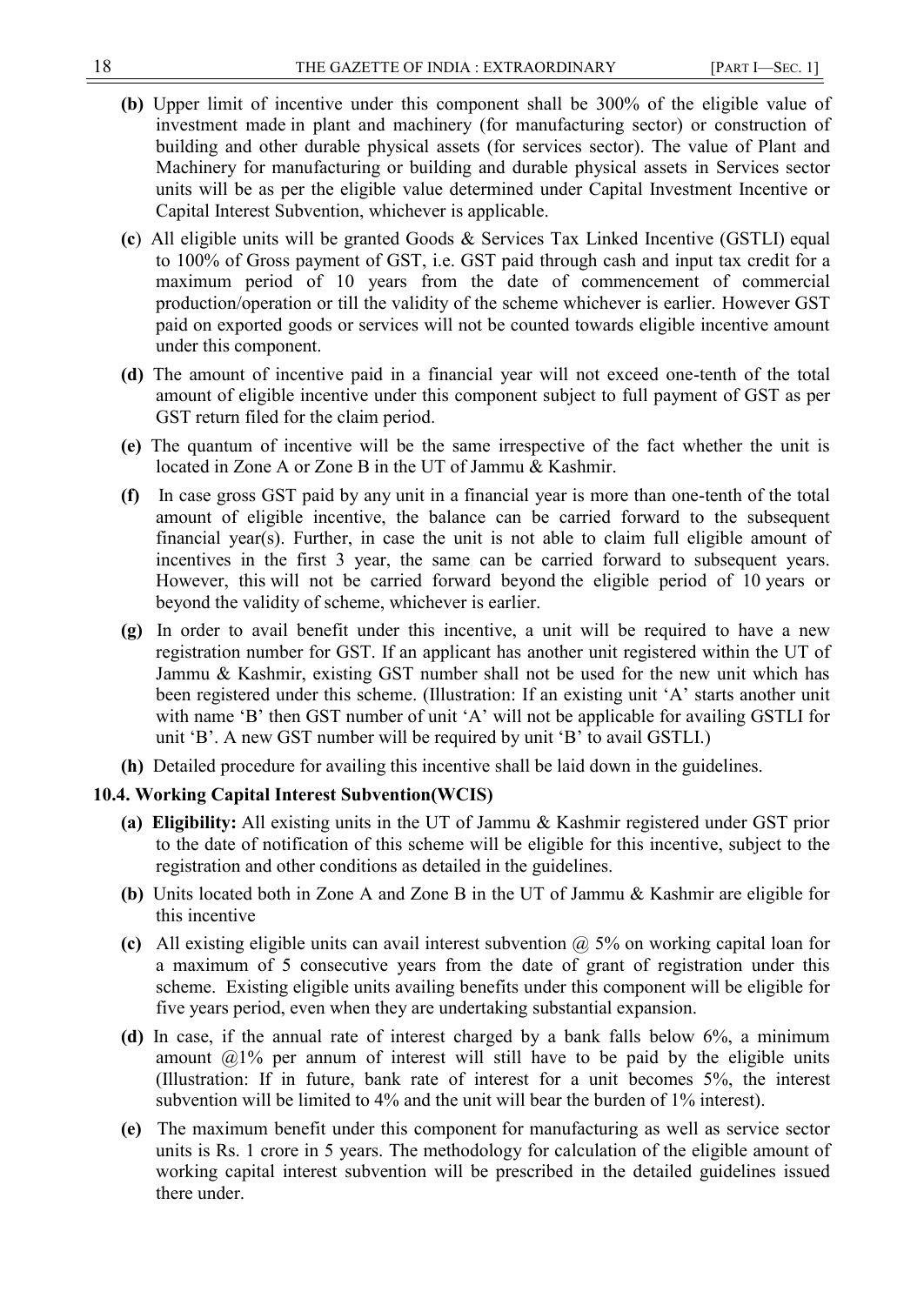**(f)** Detailed procedure for availing this incentive shall be laid down in the guidelines.

# **11. Process of application for registration, claiming incentives, approval and disbursal of claims:**

These shall be prescribed in the detailed guidelines to be issued separately.

#### **12. Processing/ scrutiny of claims:**

- **12.1.** Claims filed under the scheme will be pre-scrutinized by recognized independent audit agency to be appointed by DPIIT.
- **12.2.** JKDFC will undertake pre-scrutiny of 10% claims before disbursement of incentives. The Chief Controller of Accounts of DPIIT will also conduct post-audit of 20% of high value claims (i.e. Rs. 5.00 crore and above), 1% of Working Capital Interest Subvention claims released in each financial year and 5% of other claims.
- **12.3.** All concerned Ministries/departments of Government of India are required to amend their respective Acts/Rules/Notification etc. and issue necessary instructions for giving effect to these decisions.

## **13. Rights of the Central/Union Territory(UT) Government of J&K /Financial Institutions:**

**13.1.** In case any unit availing incentives under this scheme goes out of production/ operation permanently or changes location of the whole or any part of unit or disposes of a substantial part of its total fixed capital investment with in10 years after the date of commencement of production/ operation, then the unit will not be eligible to claim any incentive with effect from the date it goes out of production/ operation or changes its location.

Further, all such units will be liable to refund the entire grant or incentive availed if it goes out of production/ operation permanently or changes location of the whole or any part of unit or disposes of a substantial part of its total fixed capital investment within 5 years after the date of commencement of production/ operation.

- **13.2.** If it is established that a unit has obtained incentive(s) by misrepresenting/suppressing an essential fact, furnishing of false information the unit has to refund the entire grant or incentive availed with interest of 15% per annum and will also be liable for criminal proceedings.
- **13.3.** Concealment of input supplies or routing of third party or non-Jammu & Kashmir production for claims or malpractices of similar kinds will render unit liable for forfeiture of further claims and recovery of all previous incentive(s) paid with interest  $(a)15%$  per annum.
- **13.4**. The incentive(s) will be released through digital payment and Nodal agency will collect all information required by the DBT Mission in respect of beneficiary units. Nodal agency shall take an affidavit cum indemnity bond in this regard from the authorized signatory of the beneficiary unit.
- **13.5.** The Nodal agency shall furnish Certificate of Utilization of the incentive(s) in Form12(C) of General Financial Rules,2017 in respect of disbursements to the DPIIT within a period of 3 months from the date of receipt of the last installment/full amount.
- **14.** No interest on account of delay in payment of incentive can be claimed by the unit

RAJENDRA RATNOO, Jt. Secy.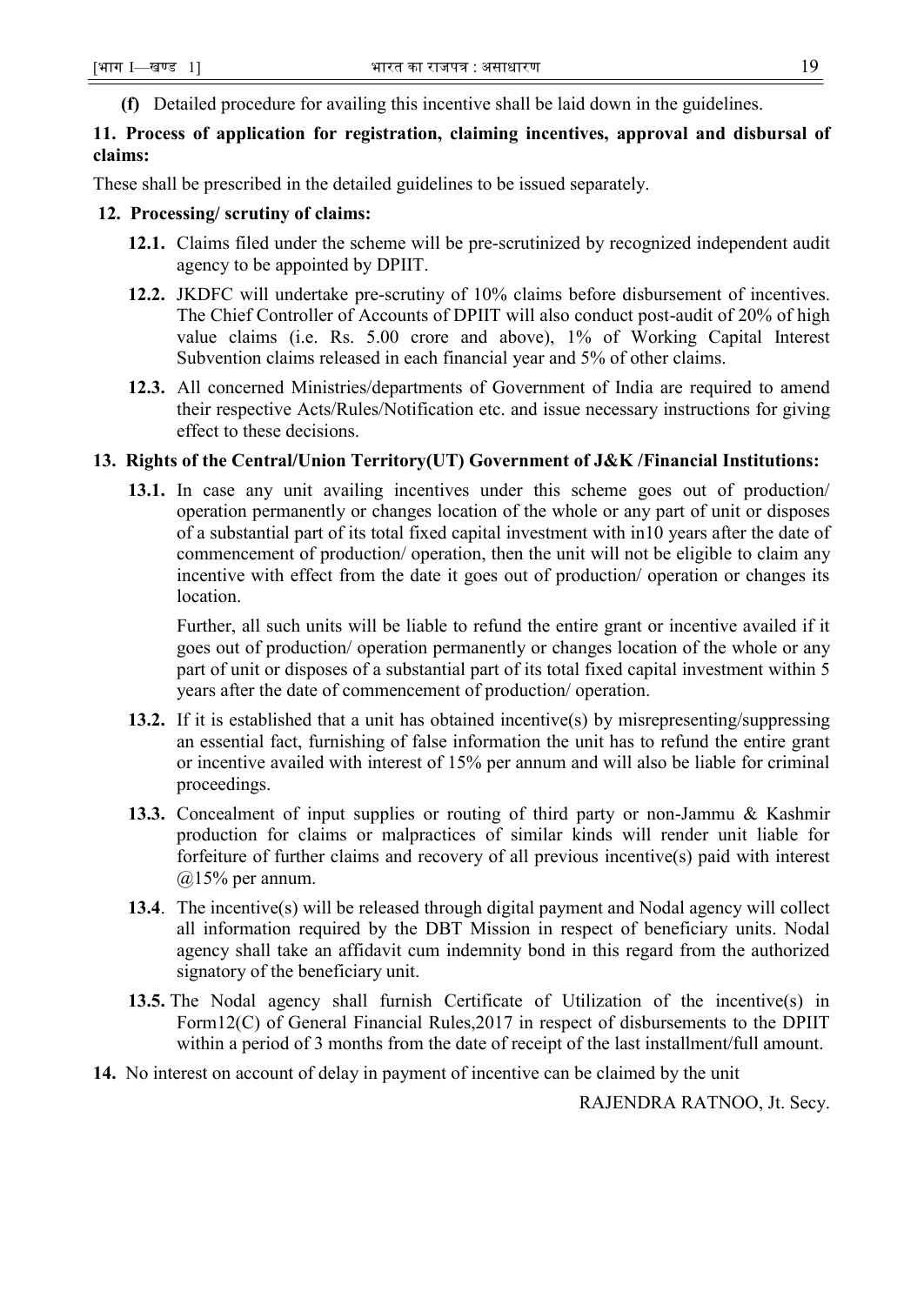# **ANNEXURE-I**

# **Negative List:**

# **The following industries will not be eligible for benefits under New Central Sector Scheme for Industrial Development of Jammu & Kashmir :**

- (i) All goods falling under Chapter 24 of the Central GST Tariff Act, 2017 which pertains to tobacco and manufactured tobacco substitutes.
- (ii) Pan Masala as covered under Chapter 24 of the Central GST Tariff Act, 2017.
- (iii) Plastic carry bags of less than 20 micron as specified by Ministry of Environment and Forests Notification No. S.O. 705(E) dated 02.09.1999 and S.O. 698(E) dated 17.6.2003 and any subsequent amendments.
- (iv) Goods falling under Chapter 27 of the First Schedule to the Central Excise Tariff Act, 1985 (5 of 1986) produced by Petroleum or Gas refineries.
- (v) Plantation, Refineries and Power generating Units above 10 MW.
- (vi) Coke (including Calcined Petroleum Coke), Fly Ash.
- (vii) Units not complying with environment standards or not having applicable Environmental Clearance from M/o Environment & Forests and Climate Change or State Environmental Impact Assessments Authority (SEIAA) or not having requisite consent to establish and operate from the concerned Central Pollution Control Board/State Pollution Control Board also will not be eligible for insentive under the scheme.
- (viii) Low value addition activities in goods such as preservation during storage, cleaning, operations, packing, repacking or re-labelling, sorting, alteration of retail sale price etc. take place excluding high value packaging and processing.
- (ix) Gold and gold dore.
- (x) Molasses
- (xi) Marble, Travertine & Granite.
- (xii) Revolvers and pistols.
- (xiii) Any other industry/activity placed in negative list through a separate notification as and when considered necessary by the Government. It will be effective from the date of such notification.

## **Annexure-II**

# **The following services, details of which will be given in guidelines, will be eligible for benefits under New Central Sector Scheme for Industrial Development of Jammu & Kashmir:**

| <b>Service Sector Positive List</b> |                                                                      |
|-------------------------------------|----------------------------------------------------------------------|
|                                     | Tourism & Hospitality Services (including health & wellness tourism) |
|                                     | Services promoting Film Tourism (including film cities, studios)     |
|                                     | Ropeways, Entertainment Parks and Rides                              |
|                                     | Heritage Property Restoration Services                               |